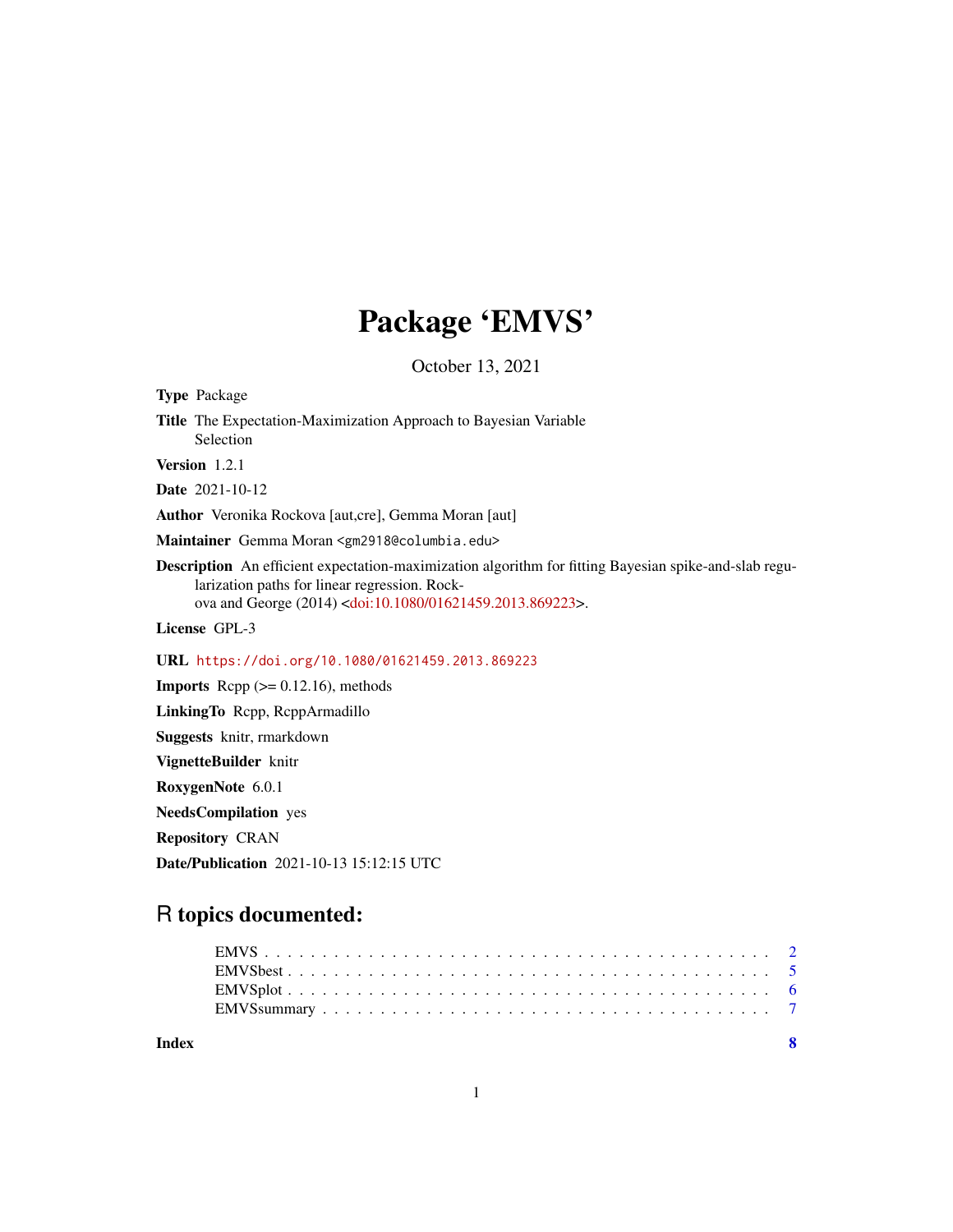#### <span id="page-1-0"></span>Description

EMVS is a fast deterministic approach to identifying sparse high posterior models for Bayesian variable selection under spike-and-slab priors in linear regression. EMVS performs dynamic posterior exploration, which outputs a solution path computed at a grid of values for the spike variance parameter v0.

#### Usage

```
EMVS(Y, X, v0, v1, type = c("betainomial", "fixed"), independent = TRUE,beta_init, sigma_init, epsilon = 10^{\circ}(-5), temperature, theta, a, b, v1_g,
  direction=c("backward", "forward", "null"), standardize = TRUE, log_v0 = FALSE)
```
#### Arguments

| Y              | Vector of continuous responses $(n \times 1)$ . The responses are expected to be cen-<br>tered.                                                                                                                         |
|----------------|-------------------------------------------------------------------------------------------------------------------------------------------------------------------------------------------------------------------------|
| X              | Matrix of regressors $(n \times p)$ . Continuous predictors are expected to be standard-<br>ized to have mean zero and standard deviation one.                                                                          |
| v0             | Spike variance parameters. Either a numeric value for a single run or a sequence<br>of increasing values for dynamic posterior exploration.                                                                             |
| v <sub>1</sub> | Slab variance parameter. Needs to be greater than v0.                                                                                                                                                                   |
| type           | Type of the prior distribution over the model space: type="betabinomial" for<br>the betabinomial prior with shape parameters a and b, type="fixed" for the<br>Bernoulli prior with a fixed inclusion probability theta. |
| independent    | If TRUE, the regression coefficients and the error variance are taken to be in-<br>dependent a priori (default). If FALSE, a conjugate prior is used as in Rockova<br>and George (2014).                                |
| beta_init      | Vector $(p \times 1)$ of initial values for the regression parameters beta. If missing,<br>a default vector of starting values obtained as a limiting case of deterministic<br>annealing used                           |
|                | $beta^0 = [X'X + 0.5(1/v1 + 1/v0)I_p]^{-1}X'Y.$                                                                                                                                                                         |
| sigma_init     | Initial value for the residual variance parameter.                                                                                                                                                                      |
| epsilon        | Convergence margin parameter. The computation at each v0 is terminated when                                                                                                                                             |
|                | $  beta^{k+1} - beta^{k}  _{2} < epsilon.$                                                                                                                                                                              |
| temperature    | Temperature parameter for deterministic annealing. If missing, a default value<br>temperature=1 used.                                                                                                                   |
| theta          | Prior inclusion probability for type="fixed".                                                                                                                                                                           |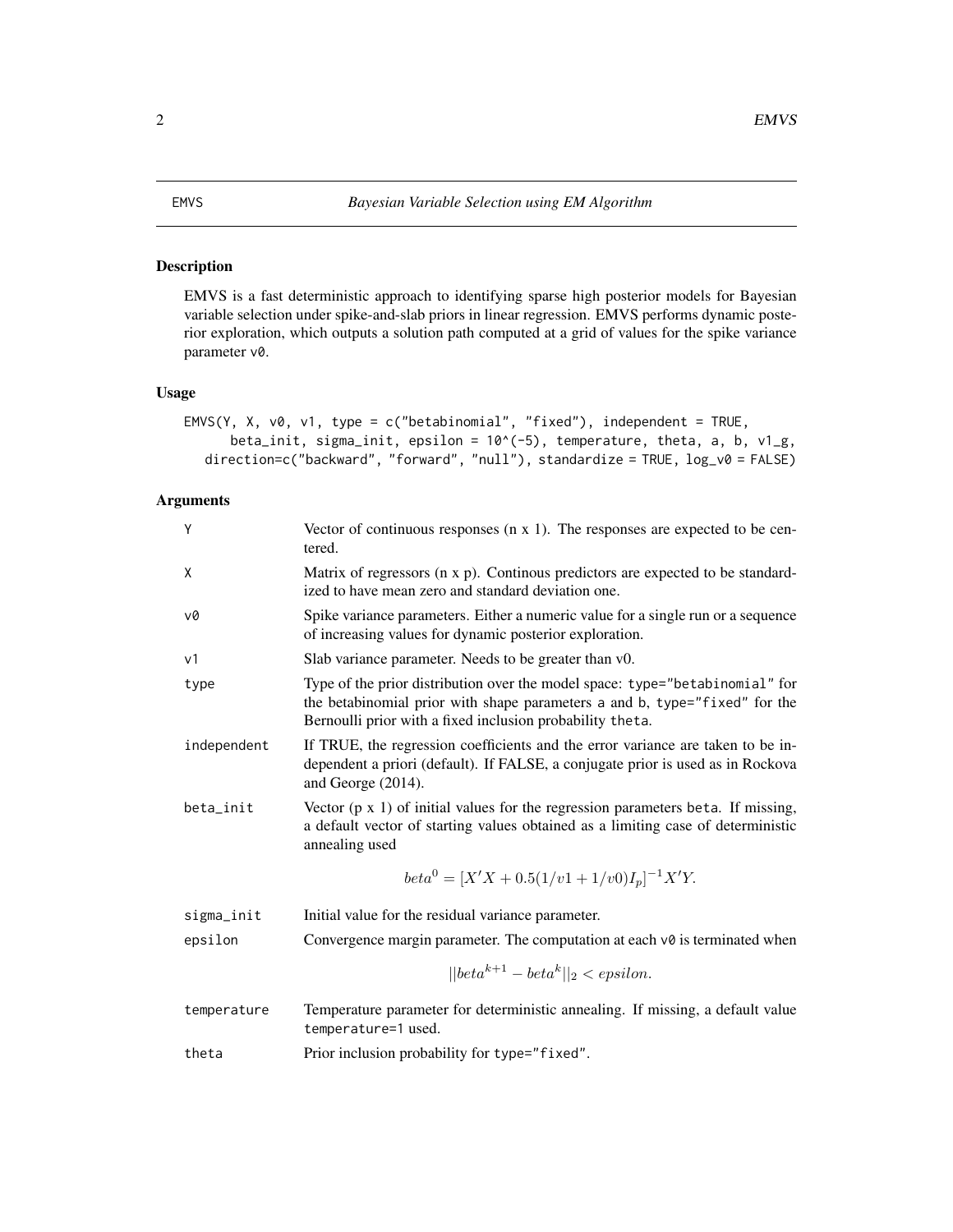| a, b        | Scale parameters of the beta distribution for type="betabinomial".                                                                                                                                                                                                                                                                                                                                                                                                                                                                                                                                                                                            |
|-------------|---------------------------------------------------------------------------------------------------------------------------------------------------------------------------------------------------------------------------------------------------------------------------------------------------------------------------------------------------------------------------------------------------------------------------------------------------------------------------------------------------------------------------------------------------------------------------------------------------------------------------------------------------------------|
| $v1_g$      | Slab variance parameter value for the g-function. If missing, a default value $v1$<br>used.                                                                                                                                                                                                                                                                                                                                                                                                                                                                                                                                                                   |
| direction   | Direction of the sequential reinitialization in dynamic posterior exploration.<br>The default is direction="backward" - this initializes the first computation<br>at beta_init using the largest value of $\nu\theta$ and uses the resulting output as a<br>warm start for the next largest value $v\theta$ in a backward direction (i.e. from the<br>largest to the smallest value of v0). The option direction="forward" pro-<br>ceeds from the smallest value of $v\theta$ to the largest value of $v\theta$ , using the output<br>from the previous solution as a warm start for the next. direction = "null"<br>re-initializes at beta_init for each v0. |
| standardize | If TRUE (default), the design matrix X is standardized (mean zero and variance<br>n).                                                                                                                                                                                                                                                                                                                                                                                                                                                                                                                                                                         |

log\_v0 If TRUE, the v0s are displayed on the log scale in EMVSplot.

#### Details

An EM algorithm is applied to find posterior modes of the regression parameters in linear models under spike and slab priors. Variable selection is performed by threshodling the posterior modes to obtain models gamma with high posterior probability  $P(gamma|Y)$ . The spike variance v0 can be altered to obtain models with various degrees of sparsity. The slab variance is set to a fixed value v1>v0. The thresholding is based on the conditional posterior probabilities of inclusion, which are outputed of the procedure. Variables are included as long as their inclusion probability is above 0.5. Dynamic exploration is achieved by considering a sequence of increasing spike variance parameters v0. For each v0, a candidate model is obtained. For the conjugate prior case, the best model is then picked according to a criterion ("log g-function"), which equals to the log of the posterior model probability up to a constant

 $logq(gamma) = logP(gamma|Y) + C.$ 

Independent and sequential initializations are implemented. Sequential initialization uses previously found modes are warm starts in both forward and backward direction of the given sequence of v0 values.

#### Value

A list object, for which EMVSplot and EMVSbest functions exist.

| betas          | Matrix of estimated regression coefficients (posterior modal estimates) of di-<br>mension $(L \times p)$ , where L is the length of v0.                               |
|----------------|-----------------------------------------------------------------------------------------------------------------------------------------------------------------------|
|                | $\log_{2}$ function Vector (L x 1) of log posterior model probabilities (up to a constant) of subsets<br>found for each v0. (Only available for independent = FALSE). |
| intersects     | Vector $(L \times 1)$ of posterior weighted intersection points between spike and slab<br>components.                                                                 |
| sigmas         | Vector $(L \times 1)$ of estimated residual variances.                                                                                                                |
| v <sub>1</sub> | Slab variance parameter values used.                                                                                                                                  |
| v0             | Spike variance parameter values used.                                                                                                                                 |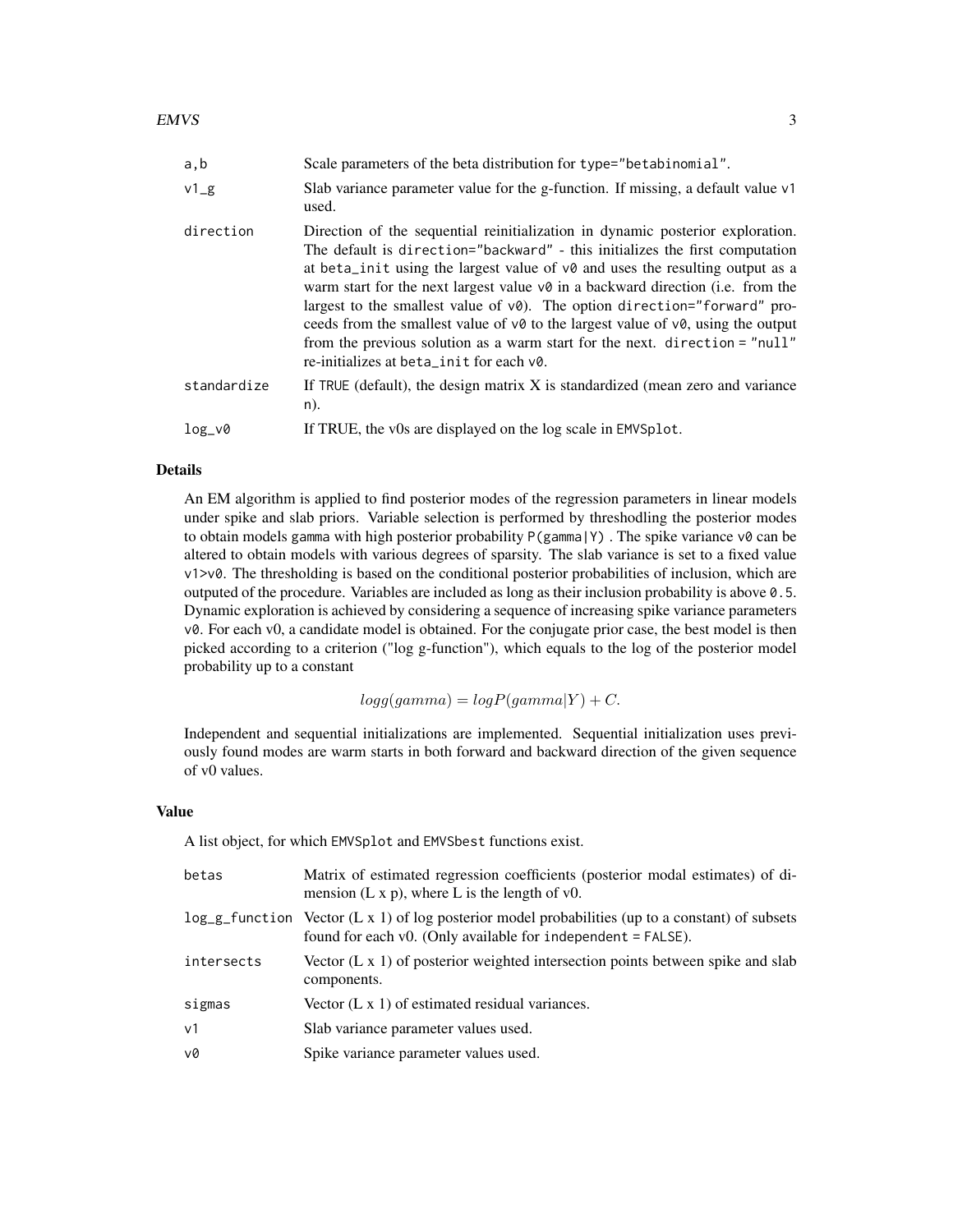| niters | Vector $(L \times 1)$ of numbers of interations until convergence for each v0                                           |
|--------|-------------------------------------------------------------------------------------------------------------------------|
|        | prob_inclusion A matrix $(L x p)$ of conditional inclusion probabilities. Each row corresponds to<br>a single v0 value. |
| type   | Type of the model prior used.                                                                                           |
| type   | Type of initialization used, type="null" stands for the default cold start.                                             |
| theta  | Vector $(L x 1)$ of estimated inclusion probabilities for type="betabinomial".                                          |

#### Author(s)

Veronika Rockova

#### References

Rockova, V. and George, E. I. (2014) EMVS: The EM Approach to Bayesian Variable Selection. *Journal of the American Statistical Association*

#### See Also

EMVSplot, EMVSsummary, EMVSbest

#### Examples

```
# Linear regression with p>n variables
library(EMVS)
n = 100
p = 1000X = matrix(rnorm(n * p), n, p)beta = c(1.5, 2, 2.5, rep(0, p-3))Y = X[, 1] * beta[1] + X[, 2] * beta[2] + X[, 3] * beta[3] + rnorm(n)# conjugate prior on regression coefficients and variance
v0 = \text{seq}(0.1, 2, \text{length.out} = 20)v1 = 1000beta\_init = rep(1, p)sigma_init = 1
a = b = 1epsilon = 10^{-6}[-5]
result = EMVS(Y, X, v0 = v0, v1 = v1, type = "betabinomial",
independent = FALSE, beta_init = beta_init, sigma_init = sigma_init,
epsilon = epsilon, a = a, b = b)
EMVSplot(result, "both", FALSE)
EMVSbest(result)
# independent prior on regression coefficients and variance
v0 = exp(seq(-10, -1, length.out = 20))v1 = 1beta\_init = rep(1,p)
```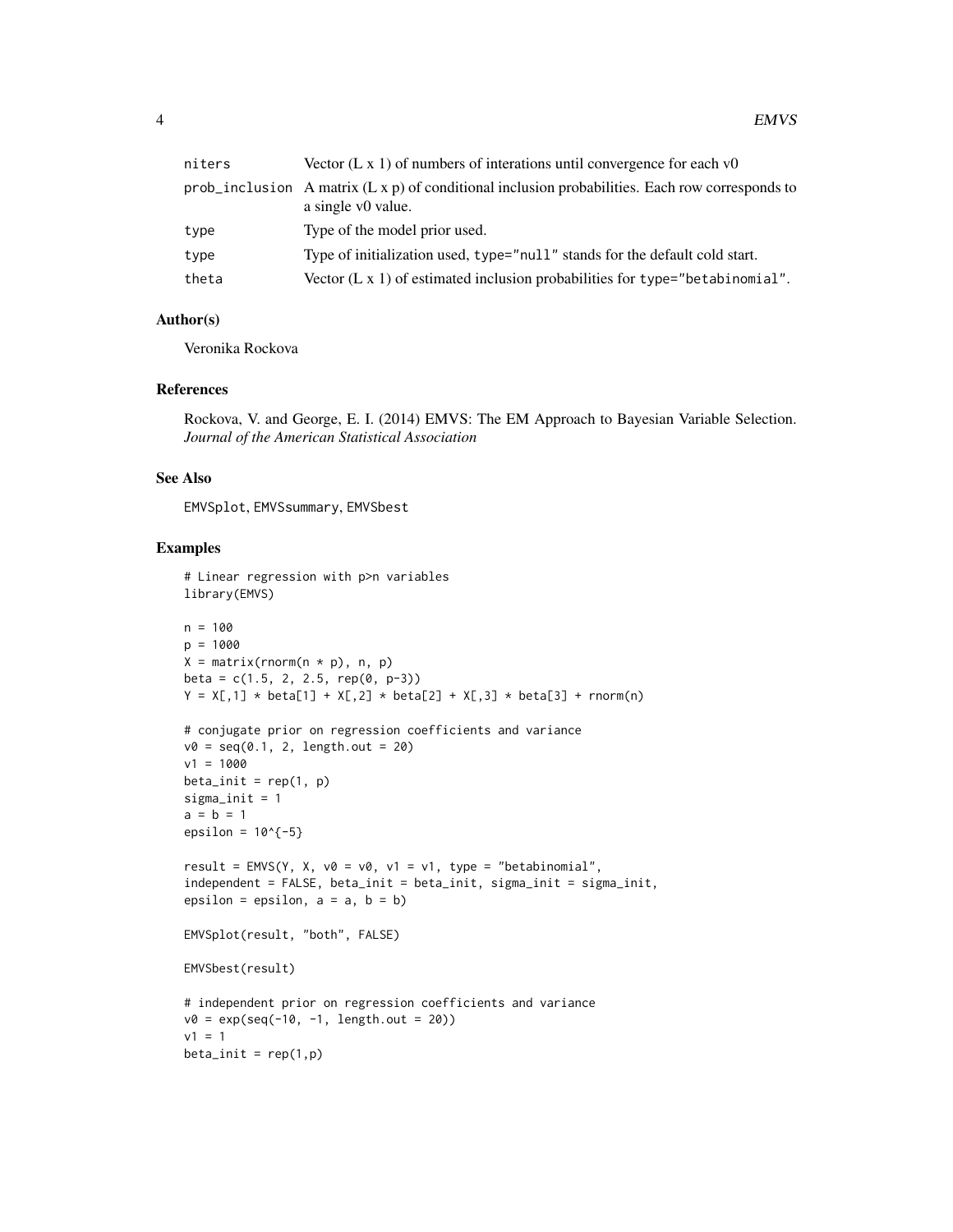#### <span id="page-4-0"></span>EMVSbest 5

```
sigma_init = 1
a = b = 1epsilon = 10^{-6}{-5}
result = EMVS(Y, X, v0 = v0, v1 = v1, type = "betabinomial",independent = TRUE, beta_init = beta_init, sigma_init = sigma_init,
epsilon = epsilon, a = a, b = b, log_v 0 = TRUE)
EMVSplot(result, "both", FALSE)
EMVSbest(result)
```
EMVSbest *Select the Best Model with EMVS*

#### Description

EMVSbest outputs indices of the variables included in the model with the highest posterior probability found.

#### Usage

EMVSbest(result)

#### Arguments

result List object outputed by the EMVS procedure

#### Value

|         | log_g_function The highest log-g-function found along the regularization path |
|---------|-------------------------------------------------------------------------------|
| indices | The indices of the variables included in the best model found                 |

#### Author(s)

Veronika Rockova

#### References

Rockova, V. and George, E. I. (2014) EMVS: The EM Approach to Bayesian Variable Selection. *Journal of the American Statistical Association*

#### See Also

EMVS, EMVSsummary, EMVSplot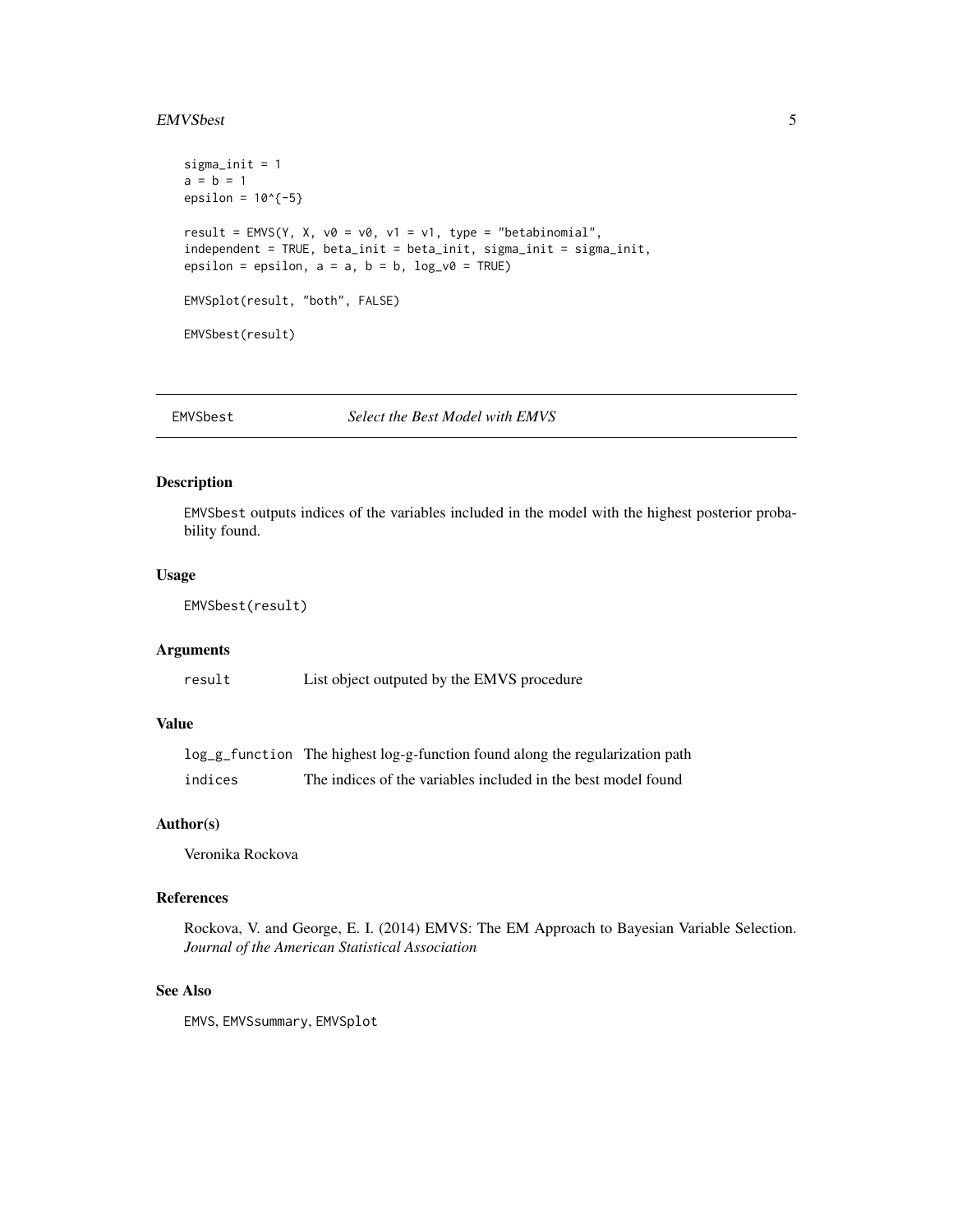<span id="page-5-0"></span>

#### Description

EMVSplot procedure plots the solution path of the estimated regression coefficients (posterior modes) for different v0 values.

#### Usage

```
EMVSplot(result, plot_type=c("both","reg","gf"), omit.zeroes = FALSE)
```
#### Arguments

| result      | List object outputed by the EMVS procedure                                                                                                                                                |
|-------------|-------------------------------------------------------------------------------------------------------------------------------------------------------------------------------------------|
| plot_type   | Plot type: "both" for plotting both the regularization path together with the as-<br>sociated log g function, "reg" only for the regulaziation plot, "gf" only for the<br>log g function. |
| omit.zeroes | Logical: TRUE or FALSE. If TRUE, only the selected coefficients are plotted, the<br>remaining coefficients set to zero                                                                    |

#### Details

Coefficients that are not thresholded out are depicted in blue, the rest in red. Log g function computed only for models with at most 1 000 predictors.

#### Author(s)

Veronika Rockova

#### References

Rockova, V. and George, E. I. (2014) EMVS: The EM Approach to Bayesian Variable Selection. *Journal of the American Statistical Association*

#### See Also

EMVS, EMVSsummary, EMVSbest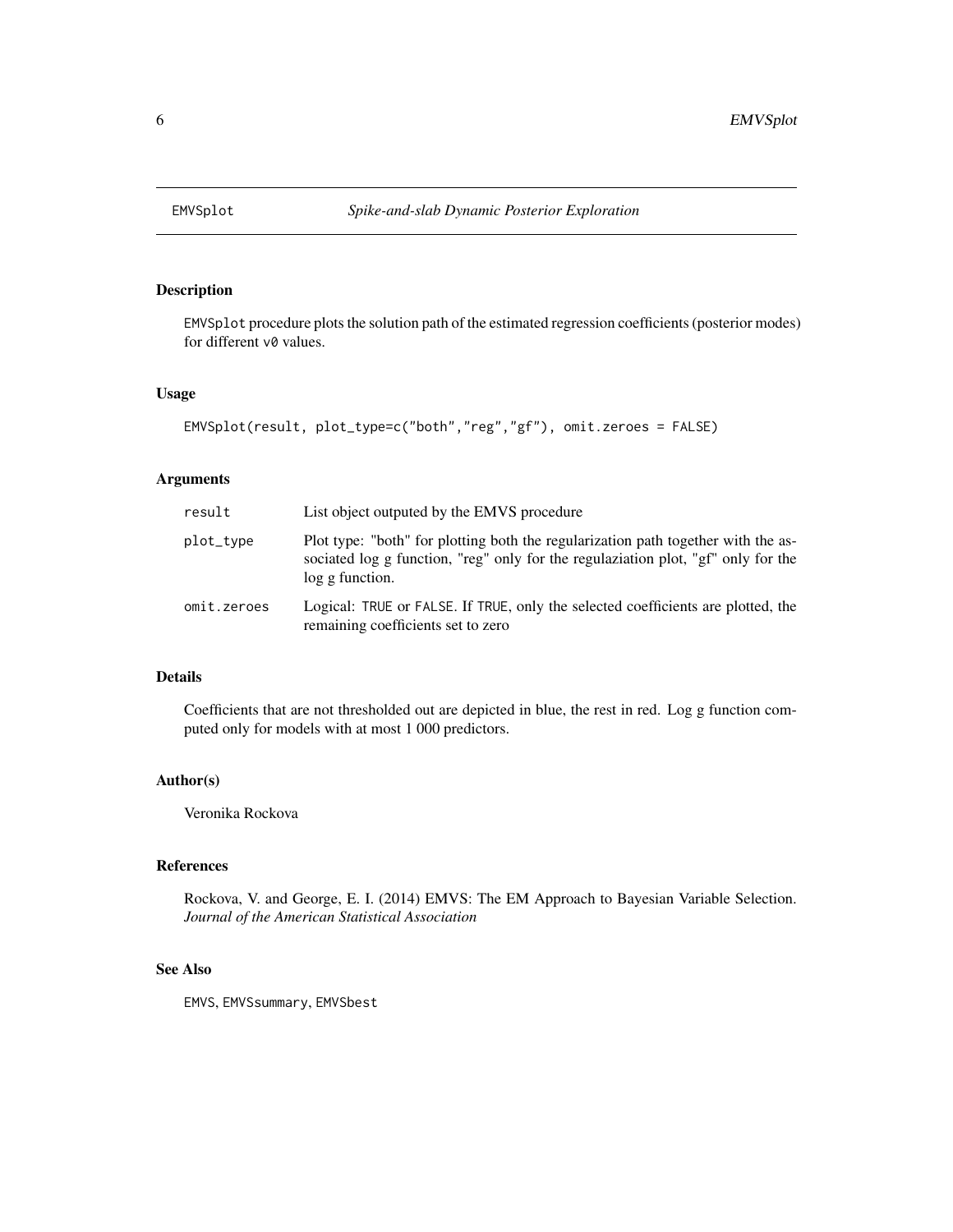<span id="page-6-0"></span>

#### Description

EMVSsummary outputs variable selection indicators of models found together with the log-g-function.

#### Usage

EMVSsummary(result)

#### Arguments

result List object outputed by the EMVS procedure

#### Value

|         | log_g_function The log-g-function computed for all models found along the regularization path |
|---------|-----------------------------------------------------------------------------------------------|
| indices | The $(L \times p)$ matrix of variable selection indicators after thresholding (1 for se-      |
|         | lected, 0 for not selected). Each row corresponds to a single v0 value.                       |

#### Author(s)

Veronika Rockova

#### References

Rockova, V. and George, E. I. (2014) EMVS: The EM Approach to Bayesian Variable Selection. *Journal of the American Statistical Association*

#### See Also

EMVS, EMVSplot, EMVSbest